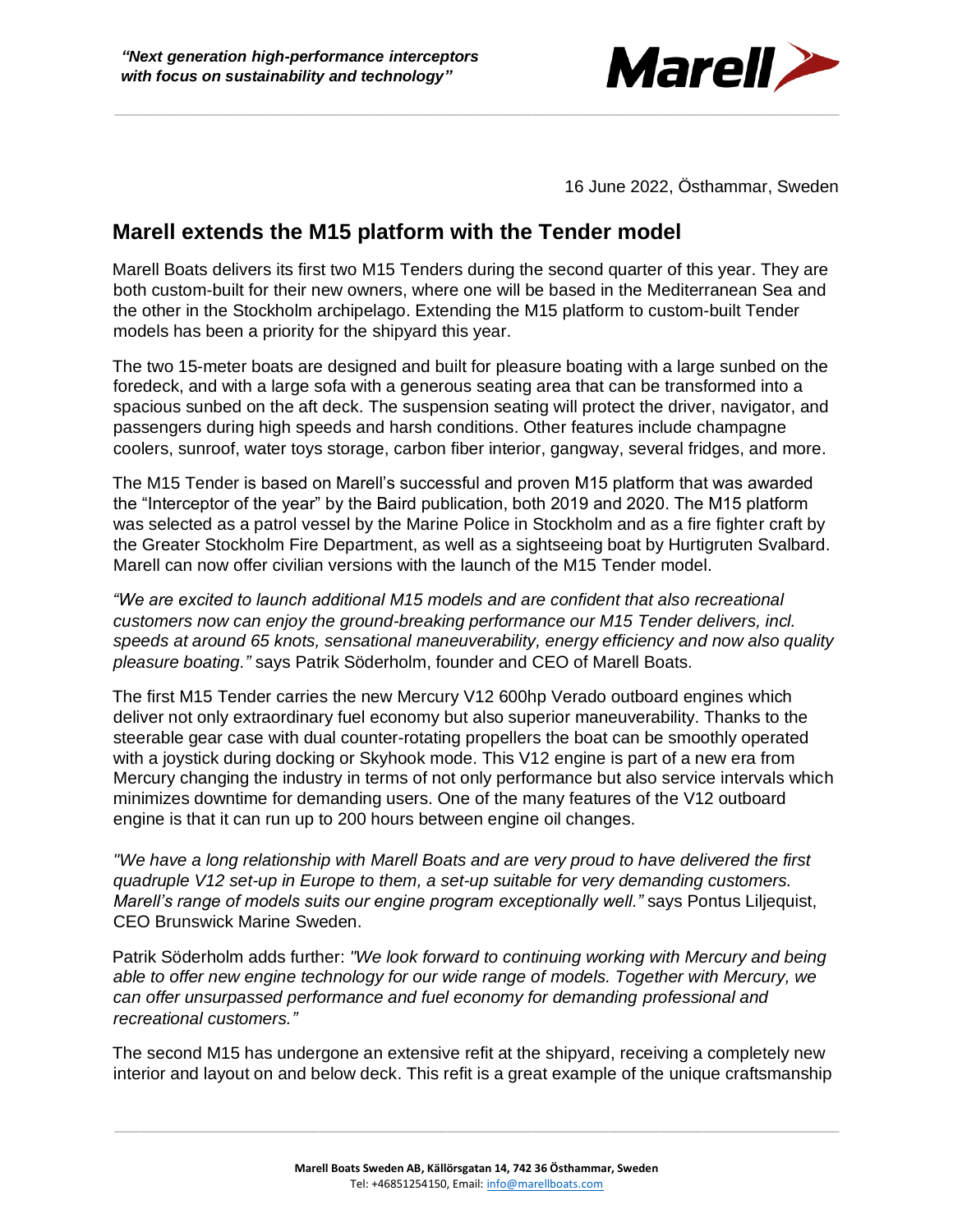

and engineering work carried out by Marell Boats. The M15 interceptor is custom-built for the Mediterranean Sea with all features needed to enjoy the clear blue seas in the blazing sun. It carries four Mercury Racing 450R engines with a V-8 FourStroke powerhead.

This was an important extension of the Marell platform into a new model - the M15 Tender. Further model releases are planned for later this year.

## **About Marell Boats**

Marell Boats is a world-leading high-performance vessel design and engineering company with focus on commercial customers. Together with our customers and partners we lead the development of sustainability solutions, energy efficiency, hybrid drivelines and electrification. The current model range includes M19, M17, M15, M12 and M9, available in Patrol, SAR, RIB, Crew and Tour configurations. The objective is to provide our customers with high-performance crafts, secure working conditions, flexible platforms, and low Total Cost of Ownership (TCO). The vessels are also offered in civilian versions as Custom and Tender models. The shipyard and headquarters are located in Östhammar, 130 kilometers north of Stockholm, in Sweden. More information is available at MarellBoats.com.

## **About Mercury Marine**

Headquartered in Fond du Lac, Wisconsin, Mercury Marine is the world's leading manufacturer of recreational marine propulsion engines. A division of Brunswick Corporation (NYSE: BC), Mercury provides engines, boats, services, and parts for recreational, commercial and government marine applications. Mercury empowers boaters with products that are easy to use, extremely reliable and backed by the most dedicated customer support in the world. The company's industry leading brand portfolio includes Mercury outboard engines, Mercury MerCruiser sterndrive and inboard packages, Mercury propellers, Mercury inflatable boats, Mercury SmartCraft electronics, Land 'N' Sea marine parts distribution and Mercury and Quicksilver parts and oils. More information is available at MercuryMarine.com.

For more information about Marell M15, please get in touch with us:

| Patrik Söderholm, Founder & CEO | Johannes Palm, Sales & Marketing |
|---------------------------------|----------------------------------|
| Mail: ps@marellboats.com        | Mail: jp@marellboats.com         |
| Mob nr: +4685125415             | Mob nr: +46733844342             |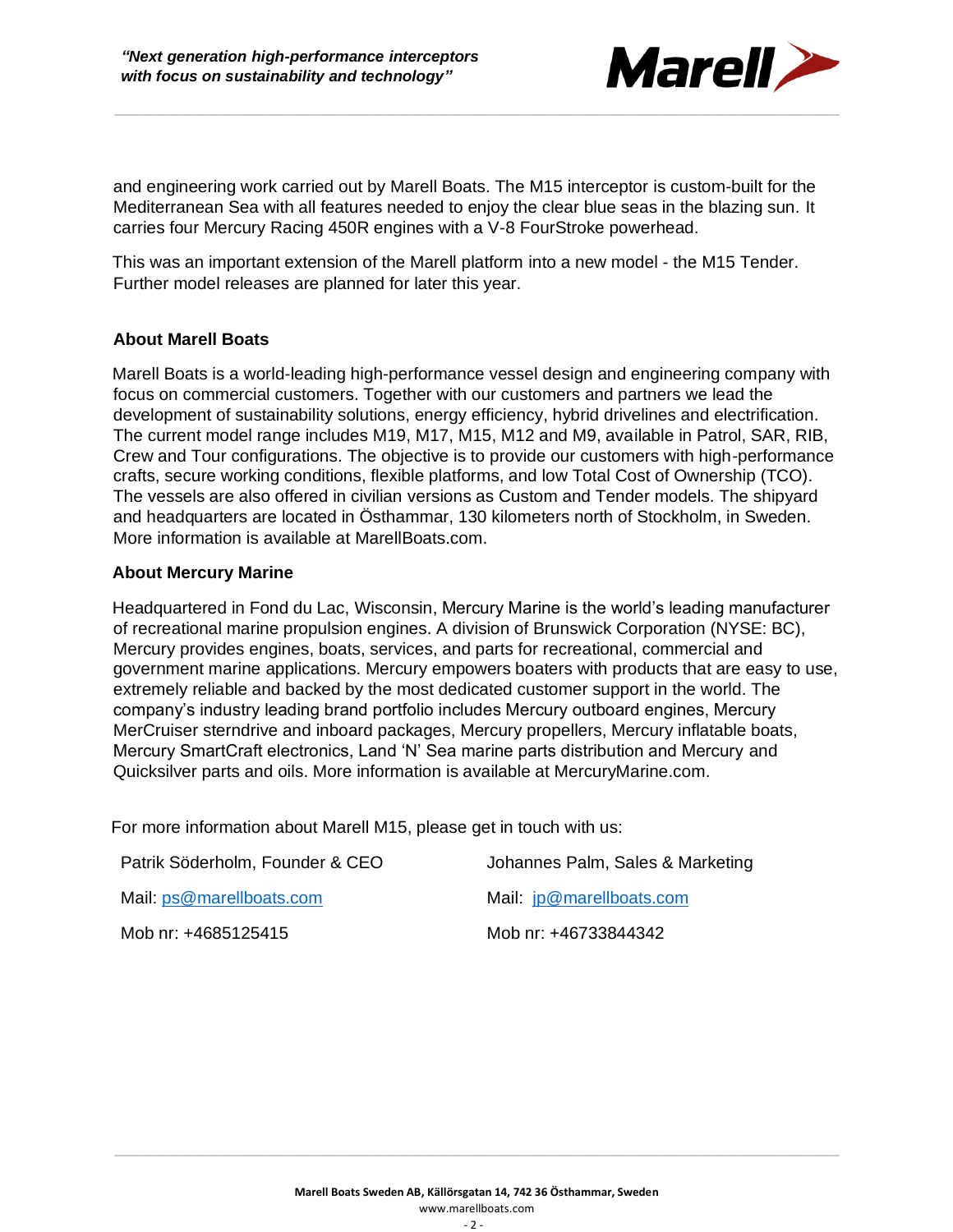

## **Marell M15 Tender with Quad Mercury 600HP V12 Verado**



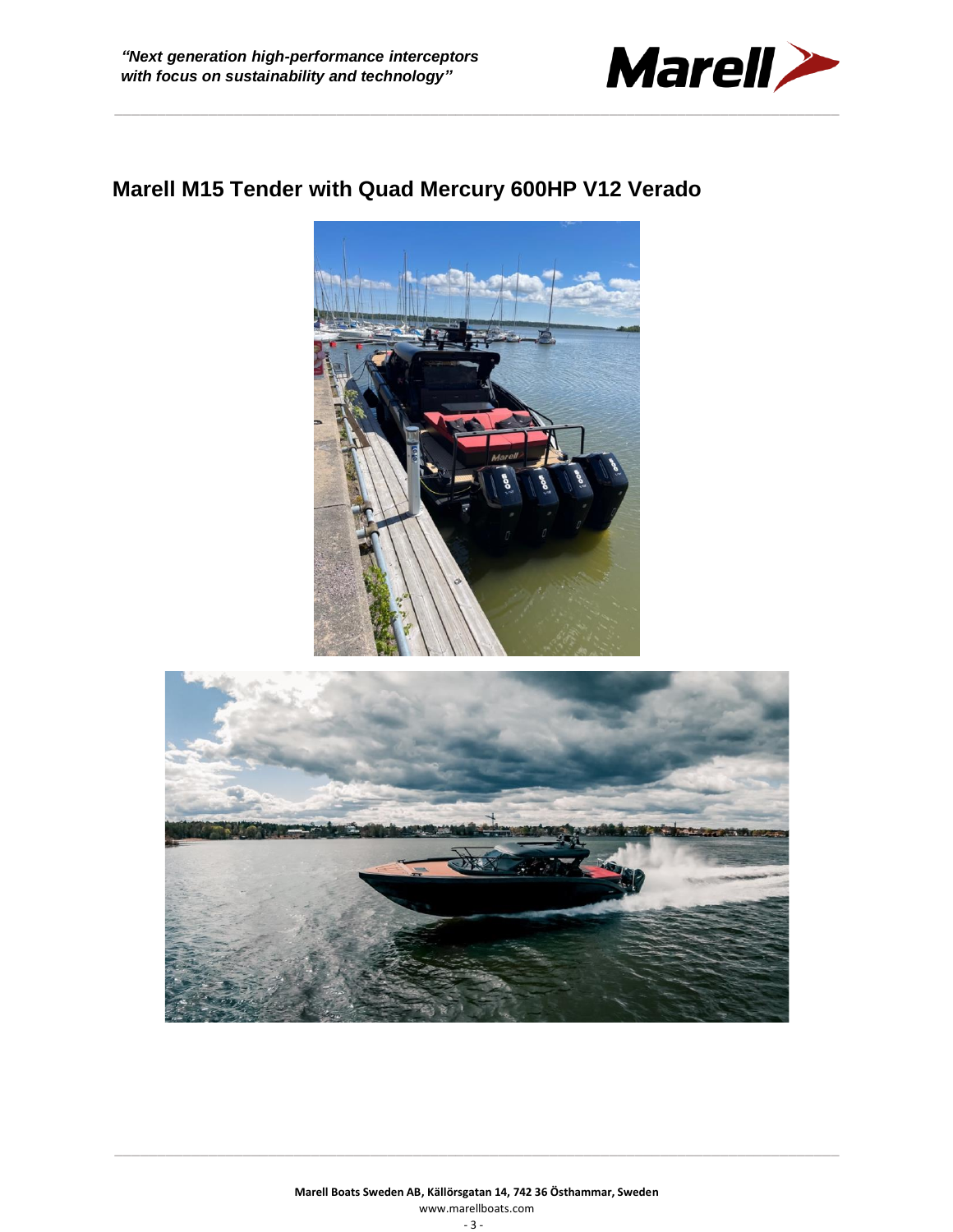



**Marell M15 Tender with Quad Mercury Racing 450R**